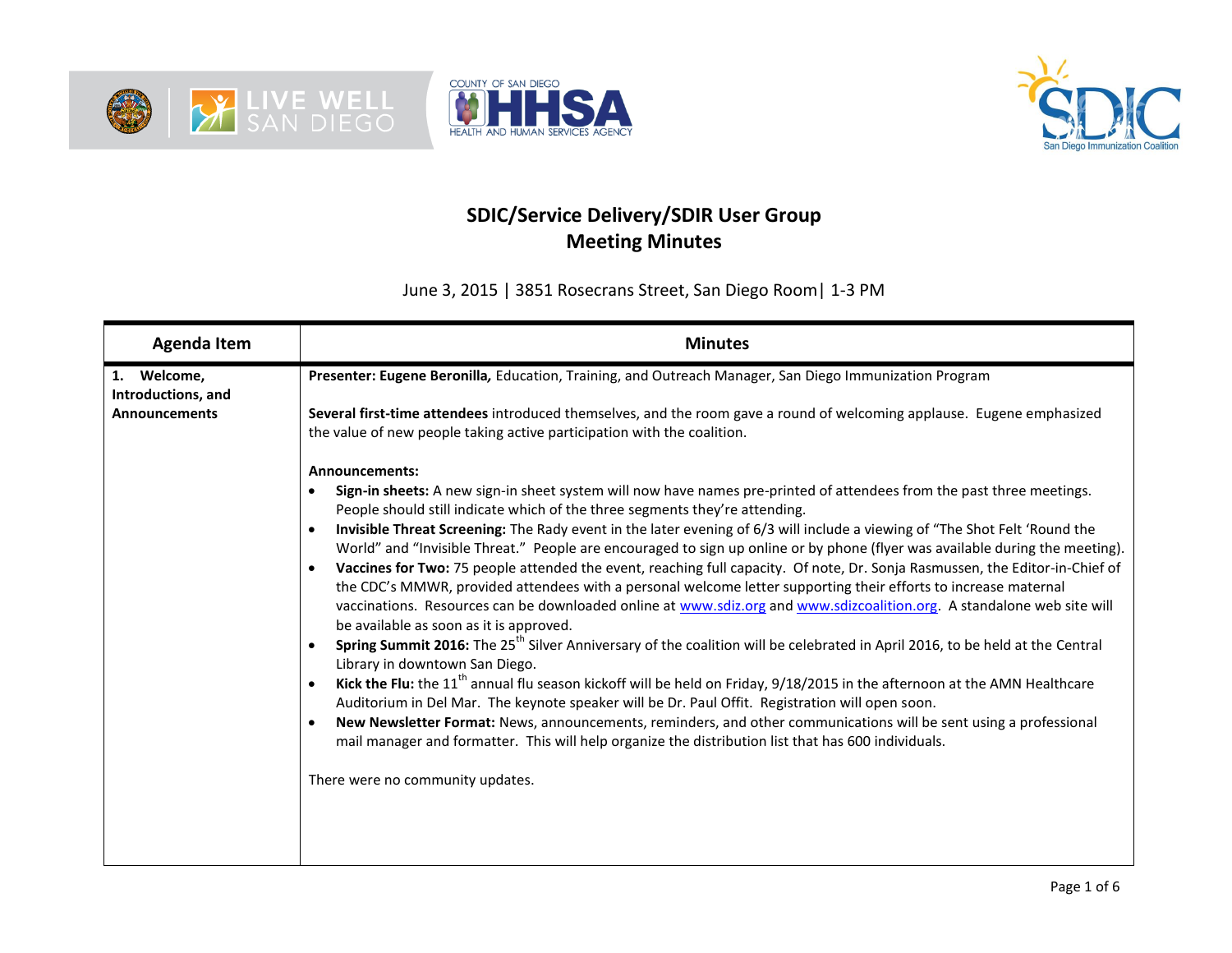





| 2. Travel Vaccines:                | Presenters: Kara Anderson, Director of Business Development and Lauren Talanian, RN                                                |  |  |  |  |  |  |
|------------------------------------|------------------------------------------------------------------------------------------------------------------------------------|--|--|--|--|--|--|
| <b>Passport Health</b>             | Passport Health                                                                                                                    |  |  |  |  |  |  |
|                                    |                                                                                                                                    |  |  |  |  |  |  |
|                                    | Presentation Slides: www.sdiz.org/documents/SDIC/General-Meeting/Anderson SDIZ June 2015.pdf                                       |  |  |  |  |  |  |
|                                    |                                                                                                                                    |  |  |  |  |  |  |
|                                    | In anticipation of increased vacation plans during the summer season, Passport Health conducted a presentation on travel           |  |  |  |  |  |  |
|                                    | vaccines: yellow fever, Japanese encephalitis, typhoid, hepatitis, and polio. Passport Health can offer consultations and vaccines |  |  |  |  |  |  |
|                                    | for patients if your practice does not offer travel vaccines: 877-358-8648 (costs will vary on need and recommendations).          |  |  |  |  |  |  |
|                                    |                                                                                                                                    |  |  |  |  |  |  |
| 3.<br><b>SDIC Special Election</b> | Presenter: Eugene Beronilla                                                                                                        |  |  |  |  |  |  |
|                                    |                                                                                                                                    |  |  |  |  |  |  |
|                                    | It was announced that Mary Cruz retired from her long tenure as the SDIC Co-chair. Luanne Arangio-Law of Palomar Health was        |  |  |  |  |  |  |
|                                    | announced as her successor. Luanne is a supervisor and community health nurse educator. She is originally from Maryland with       |  |  |  |  |  |  |
|                                    | a background in emergency nursing. She manages all the community flu clinics for Palomar Health in North County, though she        |  |  |  |  |  |  |
|                                    | credits a group of volunteer nurses and other hospital staff who helped to provide over 3,000 influenza vaccine shots during the   |  |  |  |  |  |  |
|                                    | last flu season.                                                                                                                   |  |  |  |  |  |  |
|                                    |                                                                                                                                    |  |  |  |  |  |  |
| 4. Iz Program Updates              | Presenter: Melissa Thun, RN, BSN, Public Health Nurse Supervisor                                                                   |  |  |  |  |  |  |
| and Vaccines for Children          | San Diego Immunization Program                                                                                                     |  |  |  |  |  |  |
| <b>Updates</b>                     |                                                                                                                                    |  |  |  |  |  |  |
|                                    | Presentation Slides: www.sdiz.org/documents/SDIC/General-Meeting/Thun IZ Program Announcements and PHBPP presentation.pdf          |  |  |  |  |  |  |
|                                    |                                                                                                                                    |  |  |  |  |  |  |
|                                    | Melissa provided updates for Service Delivery:                                                                                     |  |  |  |  |  |  |
|                                    | The annual immunization update took place on 5/20/15 and attracted almost 100 attendees                                            |  |  |  |  |  |  |
|                                    | Mandatory immunization trainings for County nurses will be offered three times between June and July                               |  |  |  |  |  |  |
|                                    | Melissa provided the updates on behalf of Vaccines for Children:                                                                   |  |  |  |  |  |  |
|                                    | Flu vaccine - the 2015-16 booking will be available soon and offer the same formulations as previous year. Reminder to             |  |  |  |  |  |  |
|                                    | remove all expired flu from refrigerators as soon as it expires.                                                                   |  |  |  |  |  |  |
|                                    | HPV vaccine - HPV4 being reduced in anticipation of HPV9 availability<br>$\bullet$                                                 |  |  |  |  |  |  |
|                                    | VFC orders - consider online ordering                                                                                              |  |  |  |  |  |  |
|                                    | Online system upgrades coming soon!<br>$\bullet$                                                                                   |  |  |  |  |  |  |
|                                    |                                                                                                                                    |  |  |  |  |  |  |
|                                    | Download presentation slides for details.                                                                                          |  |  |  |  |  |  |
|                                    |                                                                                                                                    |  |  |  |  |  |  |
|                                    |                                                                                                                                    |  |  |  |  |  |  |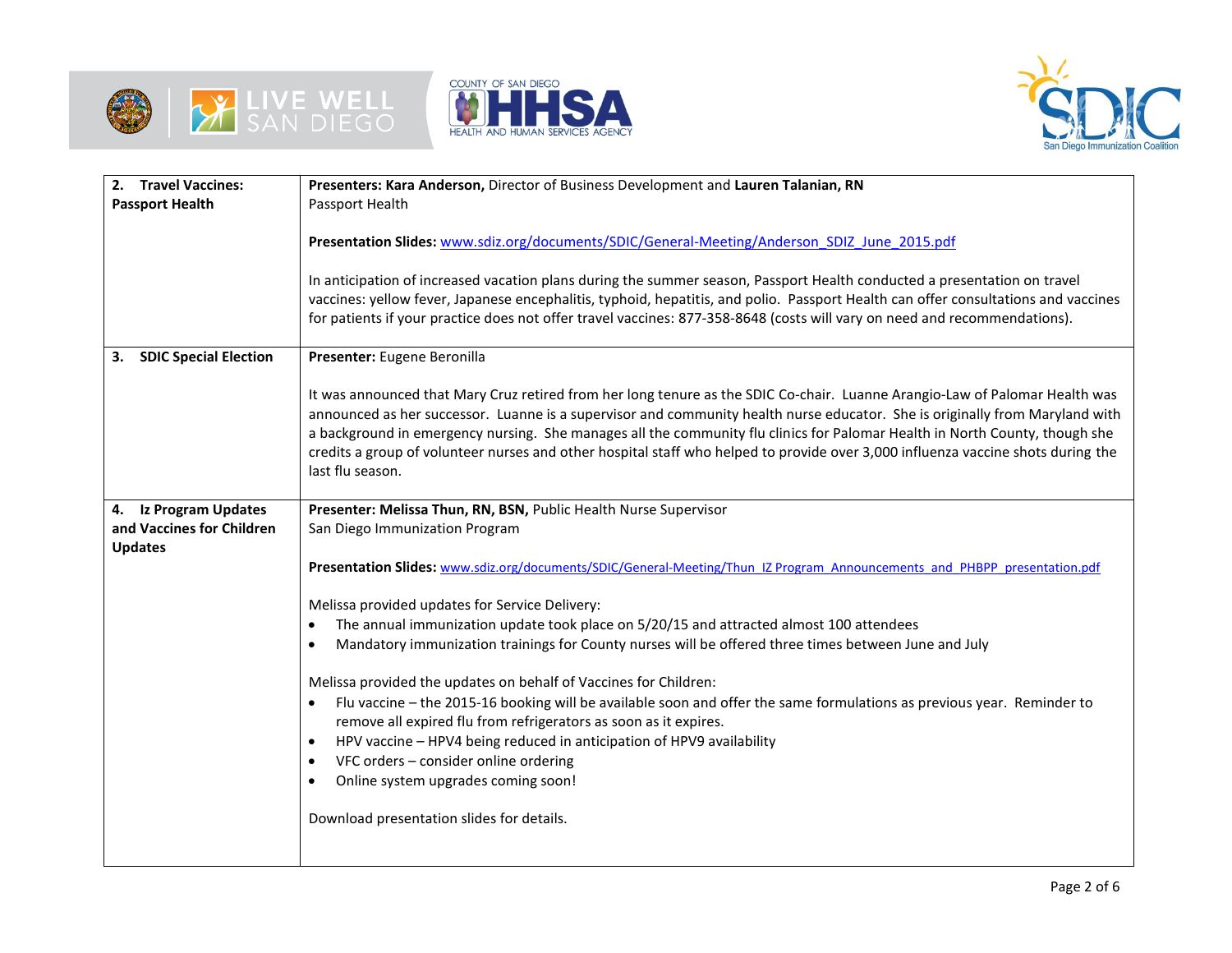







| <b>Perinatal Hepatitis B</b><br>5. | Presenter: Maria Djuric, Public Health Nurse                                                                                                                                                                                                                                                                                                                                                                                                                                                                                                                                                                                                                                                                                                                                                                                                                                                                                                                                                                                 |
|------------------------------------|------------------------------------------------------------------------------------------------------------------------------------------------------------------------------------------------------------------------------------------------------------------------------------------------------------------------------------------------------------------------------------------------------------------------------------------------------------------------------------------------------------------------------------------------------------------------------------------------------------------------------------------------------------------------------------------------------------------------------------------------------------------------------------------------------------------------------------------------------------------------------------------------------------------------------------------------------------------------------------------------------------------------------|
| <b>Program Presentation and</b>    | San Diego Immunization Program                                                                                                                                                                                                                                                                                                                                                                                                                                                                                                                                                                                                                                                                                                                                                                                                                                                                                                                                                                                               |
| <b>State Tdap Vaccine</b>          |                                                                                                                                                                                                                                                                                                                                                                                                                                                                                                                                                                                                                                                                                                                                                                                                                                                                                                                                                                                                                              |
| <b>Updates</b>                     | Presentation Slides: www.sdiz.org/documents/SDIC/General-Meeting/Thun IZ Program Announcements and PHBPP presentation.pdf                                                                                                                                                                                                                                                                                                                                                                                                                                                                                                                                                                                                                                                                                                                                                                                                                                                                                                    |
|                                    | "Masha" shared information about perinatal hepatitis B and the county's program that monitors and follows-up with at-risk<br>pregnant women. This information was also presented during Vaccines for Two in May.                                                                                                                                                                                                                                                                                                                                                                                                                                                                                                                                                                                                                                                                                                                                                                                                             |
| 6. State-purchased                 | Presenter: Nancy Knickerbocker, Quality Assurance Specialist                                                                                                                                                                                                                                                                                                                                                                                                                                                                                                                                                                                                                                                                                                                                                                                                                                                                                                                                                                 |
| <b>Influenza Vaccine Updates</b>   | San Diego Immunization Program                                                                                                                                                                                                                                                                                                                                                                                                                                                                                                                                                                                                                                                                                                                                                                                                                                                                                                                                                                                               |
|                                    | Presentation Slides: http://www.sdiz.org/HealthcarePros/Flu-2014-15hcp.html<br>This section covered SDIR steps to reconcile state-purchased flu vaccine inventory.                                                                                                                                                                                                                                                                                                                                                                                                                                                                                                                                                                                                                                                                                                                                                                                                                                                           |
|                                    |                                                                                                                                                                                                                                                                                                                                                                                                                                                                                                                                                                                                                                                                                                                                                                                                                                                                                                                                                                                                                              |
| <b>SDIR User Group</b><br>7.       | Presenter: Heidi DeGuzman, Program Director                                                                                                                                                                                                                                                                                                                                                                                                                                                                                                                                                                                                                                                                                                                                                                                                                                                                                                                                                                                  |
| <b>Updates</b>                     | San Diego Immunization Program                                                                                                                                                                                                                                                                                                                                                                                                                                                                                                                                                                                                                                                                                                                                                                                                                                                                                                                                                                                               |
|                                    | Presentation Slides: www.sdiz.org/documents/SDIC/General-Meeting/DeGuzman SDIR Update.pdf<br>SDIR v.10.8.4 release - scheduled for June 12, 2015<br>$\bullet$<br>TB data - TB sharing will be available soon<br>$\bullet$<br>Brand names - SDIR will begin to show brand names to help organize inventory<br>SDIR trainings - Basic: June 11; Advanced: June 25, 2015<br>Waiver - Will not forecast for the selected vaccine that you entered in SDIR. If you entered "start and end date," after the<br>end date, it will forecast again for the specific vaccine that you selected to be waived<br>Refusal - If you click "refusal" through VFM forecast, the selected vaccine will continue to forecast and it will automatically<br>$\bullet$<br>be entered in the "activity log" as a refusal<br>Reminder to email SDIR Help Desk the list of staff that are no longer employed by your organization<br>$\bullet$<br>Keep using the SDIR Disclosure Statement<br>$\bullet$<br>Download presentation slides for details. |
| <b>Next Meeting</b><br>8.          | Wed, August 5, 2015 from 1-3 PM                                                                                                                                                                                                                                                                                                                                                                                                                                                                                                                                                                                                                                                                                                                                                                                                                                                                                                                                                                                              |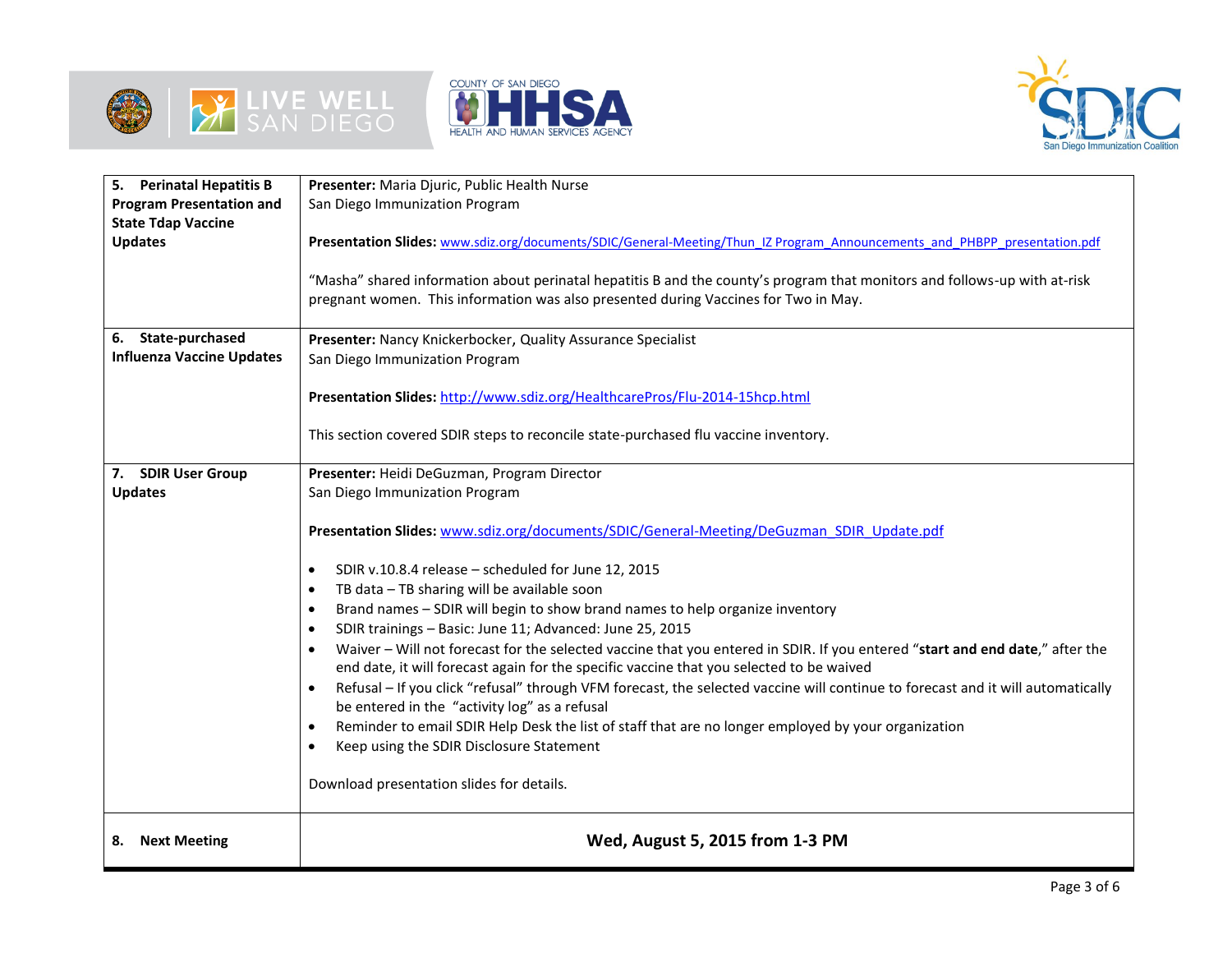





## **Addendum: SDIC Meeting Attendees (all) June 3, 2015**







**San Diego Immunization Coalition General Meeting**

**Service Delivery San Diego Immunization Registry User Group**

| <b>Date</b> | <b>Attending?</b> |    |    |                  | <b>First Name</b> |                              | <b>Status</b> |
|-------------|-------------------|----|----|------------------|-------------------|------------------------------|---------------|
|             | 1.                | 2. | 3. | <b>Last Name</b> |                   | <b>Organization/Business</b> |               |
| 6/3/15      | x                 |    |    | Anderson         | Kara              | Passport Health              | Write-in      |
| 6/3/15      | X                 | X  | X  | Andrade          | Alexis            | Palomar Health               | Write-in      |
| 6/3/15      | X                 | X  | X  | Anedo            | Wendy             | SD Family Care               | Preprinted    |
| 6/3/15      | X                 | X  | X  | Arangio-Law      | Luanne            | Pacific Health               | Preprinted    |
| 6/3/15      | Χ                 | X  | X  | Azab             | Kristina          | Sanofi Pasteur               | Write-in      |
| 6/3/15      | X                 | X  |    | Bernal           | Florence          | <b>HHSA</b>                  | Write-in      |
| 6/3/15      | Χ                 | X  | X  | Beronilla        | Eugene            | SDIP                         | Preprinted    |
| 6/3/15      |                   |    |    | Blaser           | Catherine         | <b>HHSA</b>                  | Write-in      |
| 6/3/15      | X                 | X  |    | <b>Bolter</b>    | Harrison          | SDIP                         | Preprinted    |
| 6/3/15      | x                 | X  | X  | <b>Briones</b>   | Ana               | <b>SYHC</b>                  | Preprinted    |
| 6/3/15      | X                 | X  | X  | Brook (Djuric)   | Masha (Maria)     | <b>SDIP</b>                  | Preprinted    |
| 6/3/15      | X                 | X  | X  | Canoy            | Martha            | <b>NIPH</b>                  | Preprinted    |
| 6/3/15      | Χ                 | X  | X  | Carino           | Leslie            | <b>IBCC</b>                  | Preprinted    |
| 6/3/15      |                   |    |    | Cavambias        | Sara              | PHC South Region             | Write-in      |
| 6/3/15      | X                 | X  | X  | Contreras        | Pearl             | <b>SDFC</b>                  | Preprinted    |
| 6/3/15      | Χ                 | X  | X  | Corral           | Teresa            | <b>ERPHC</b>                 | Preprinted    |
| 6/3/15      | X                 | X  | X  | Cruz             | Adriana           | SDIP                         | Preprinted    |
| 6/3/15      | X                 | X  | X  | Dar              | Josie             | <b>CRPHC</b>                 | Write-in      |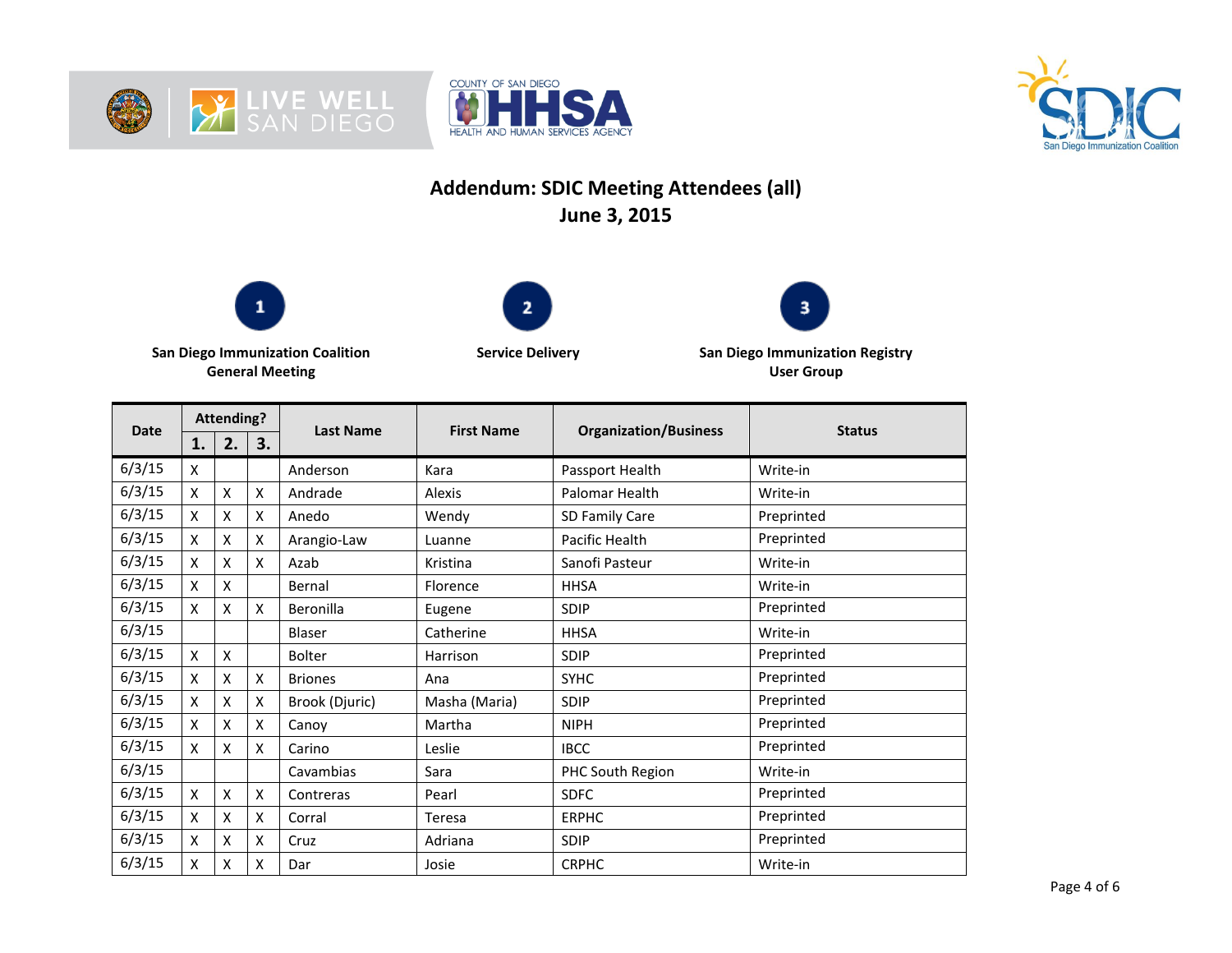







| 6/3/15 | $\pmb{\mathsf{X}}$ | $\mathsf{X}$       | X                  | DeGuzman    | Heidi     | SDIP                                             | Preprinted |
|--------|--------------------|--------------------|--------------------|-------------|-----------|--------------------------------------------------|------------|
| 6/3/15 | X                  | $\mathsf{X}$       | X                  | Dologmandin | Mariel    | Palomar Health                                   | Write-in   |
| 6/3/15 | $\mathsf{x}$       | $\mathsf{X}$       |                    | Duncan      | Lisa      | <b>FHCSD</b>                                     | Preprinted |
| 6/3/15 | X                  | $\pmb{\mathsf{X}}$ | X                  | Espinoza    | Margarita | <b>SYHC</b>                                      | Preprinted |
| 6/3/15 | Χ                  | $\pmb{\mathsf{X}}$ | X                  | Faure       | Farrah    | Pfizer                                           | Preprinted |
| 6/3/15 |                    | X                  | X                  | Griffiths   | Eileen    | SDUSD                                            | Preprinted |
| 6/3/15 | $\mathsf{x}$       |                    | x                  | Harwele     | Rynna     | <b>AKA Head Start</b>                            | Preprinted |
| 6/3/15 |                    |                    |                    | Herman      | Beth      | Alliant International<br>University              | Write-in   |
| 6/3/15 | X                  | $\pmb{\mathsf{X}}$ | X                  | Hicks       | Calvin    | SDIP                                             | Preprinted |
| 6/3/15 | X                  | $\pmb{\mathsf{X}}$ | X                  | Hirales     | Melissa   | <b>SYHC</b>                                      | Write-in   |
| 6/3/15 | $\pmb{\mathsf{X}}$ |                    |                    | Jackson     | Robin     | Navy Medical Center                              | Write-in   |
| 6/3/15 |                    |                    |                    | Jarquin     | Griselda  | Mountain Health and<br><b>Community Services</b> | Write-in   |
| 6/3/15 |                    |                    |                    | Jimenez     | Anna      | <b>SYHC</b>                                      | Write-in   |
| 6/3/15 | X                  | X                  | X                  | Jones       | Patricia  | MedImmune                                        | Write-in   |
| 6/3/15 | X                  | $\pmb{\mathsf{X}}$ |                    | Jordan      | Natasha   | SD County PHN                                    | Preprinted |
| 6/3/15 | X                  | $\pmb{\mathsf{X}}$ |                    | Kang        | Grace     | <b>County Epidemiology</b>                       | Preprinted |
| 6/3/15 | X                  | X                  |                    | Kwock       | Lynn      | <b>GSK</b>                                       | Preprinted |
| 6/3/15 | X                  | X                  |                    | Laws        | Gina      | SDIP                                             | Preprinted |
| 6/3/15 | X                  | $\pmb{\mathsf{X}}$ | X                  | Lenhoff     | Adrienne  | SDUSD                                            | Write-in   |
| 6/3/15 | $\pmb{\mathsf{X}}$ |                    |                    | Lopez       | Tracey    | Navy Medical Center                              | Write-in   |
| 6/3/15 | Χ                  | $\pmb{\mathsf{X}}$ | X                  | Losoya      | Julietta  | HHSA North Central PHC                           | Preprinted |
| 6/3/15 | X                  |                    |                    | Lovelace    | Susan     | Rady Children's Hospital                         | Preprinted |
| 6/3/15 | X                  | $\pmb{\mathsf{X}}$ | X                  | Magos       | Martha    | <b>NIPH</b>                                      | Preprinted |
| 6/3/15 | Χ                  | $\pmb{\mathsf{X}}$ | X                  | Milton      | Charlene  | Merck                                            | Write-in   |
| 6/3/15 | $\pmb{\mathsf{X}}$ |                    |                    | Nuno        | Celia     | <b>SYHC</b>                                      | Preprinted |
| 6/3/15 | X                  | $\pmb{\mathsf{X}}$ | X                  | Oropeza     | Maria     | <b>SDIR</b>                                      | Preprinted |
| 6/3/15 | X                  |                    |                    | Page        | Nancy     | First 5 San Diego                                | Preprinted |
| 6/3/15 | Χ                  | $\pmb{\mathsf{X}}$ | $\pmb{\mathsf{X}}$ | Palomino    | Angelica  | <b>RHAP</b>                                      | Preprinted |